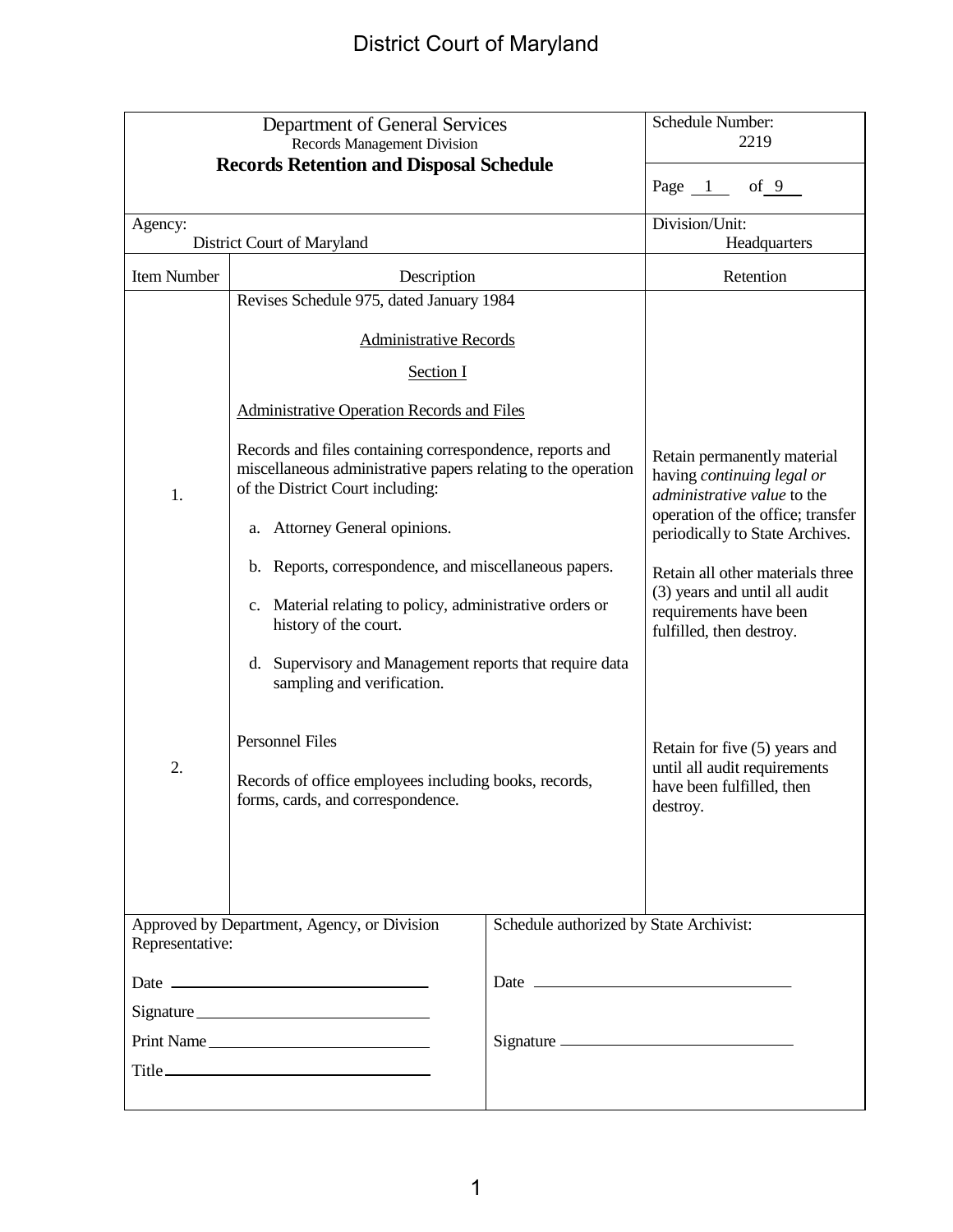## District Court of Maryland

| Department of General Services<br><b>Records Management Division</b>   |                                                                                                                                                                                                                                                                                                                                                  | Schedule Number:<br>2219                                                                                                                                                                                                                                                                 |
|------------------------------------------------------------------------|--------------------------------------------------------------------------------------------------------------------------------------------------------------------------------------------------------------------------------------------------------------------------------------------------------------------------------------------------|------------------------------------------------------------------------------------------------------------------------------------------------------------------------------------------------------------------------------------------------------------------------------------------|
| <b>Records Retention and Disposal Schedule</b><br>(Continuation Sheet) |                                                                                                                                                                                                                                                                                                                                                  | of $9$                                                                                                                                                                                                                                                                                   |
|                                                                        |                                                                                                                                                                                                                                                                                                                                                  | Page 2                                                                                                                                                                                                                                                                                   |
| Item<br>Number                                                         | Description                                                                                                                                                                                                                                                                                                                                      | Retention                                                                                                                                                                                                                                                                                |
|                                                                        | Civil and Landlord/Tenant Records                                                                                                                                                                                                                                                                                                                |                                                                                                                                                                                                                                                                                          |
|                                                                        | Section II                                                                                                                                                                                                                                                                                                                                       |                                                                                                                                                                                                                                                                                          |
| 1.                                                                     | Dockets and Indices                                                                                                                                                                                                                                                                                                                              |                                                                                                                                                                                                                                                                                          |
|                                                                        | Dockets and entries that document a judicial<br>decision. Docket entries may be made on docket<br>sheets, file jackets or other docket or disposition<br>materials. Indices are case folders, file jackets or<br>other material representing an official record of<br>each civil case including, case number, names and<br>addresses of parties. | Retain permanently; transfer periodically<br>to the Maryland State Archives.                                                                                                                                                                                                             |
| 2.                                                                     | Original Miscellaneous Papers and Exhibits, and<br><b>Electronic Recordings</b>                                                                                                                                                                                                                                                                  | Retain all original papers, exhibits and<br>electronic recordings of testimony for a<br>period of three (3) years after entry of<br>dismissal or satisfaction and until all audit<br>requirements are fulfilled, then destroy.<br>(Except recordings selected by the State<br>Archivist) |
| 3.                                                                     | <b>Cases Involving Judgment for a Sum Certain</b><br>Records and files involving cases pertaining to<br>collection of debts, and or damages in which a<br>judgment was awarded. Records and files include<br>attachments, liens, motions and orders, sales and<br>notices of liens of judgments.                                                 | Retain all original papers and exhibits for<br>a period of twelve (12) years after entry of<br>judgment, or until judgment expires and<br>until all audit requirements are satisfied,<br>then destroy.                                                                                   |
|                                                                        |                                                                                                                                                                                                                                                                                                                                                  |                                                                                                                                                                                                                                                                                          |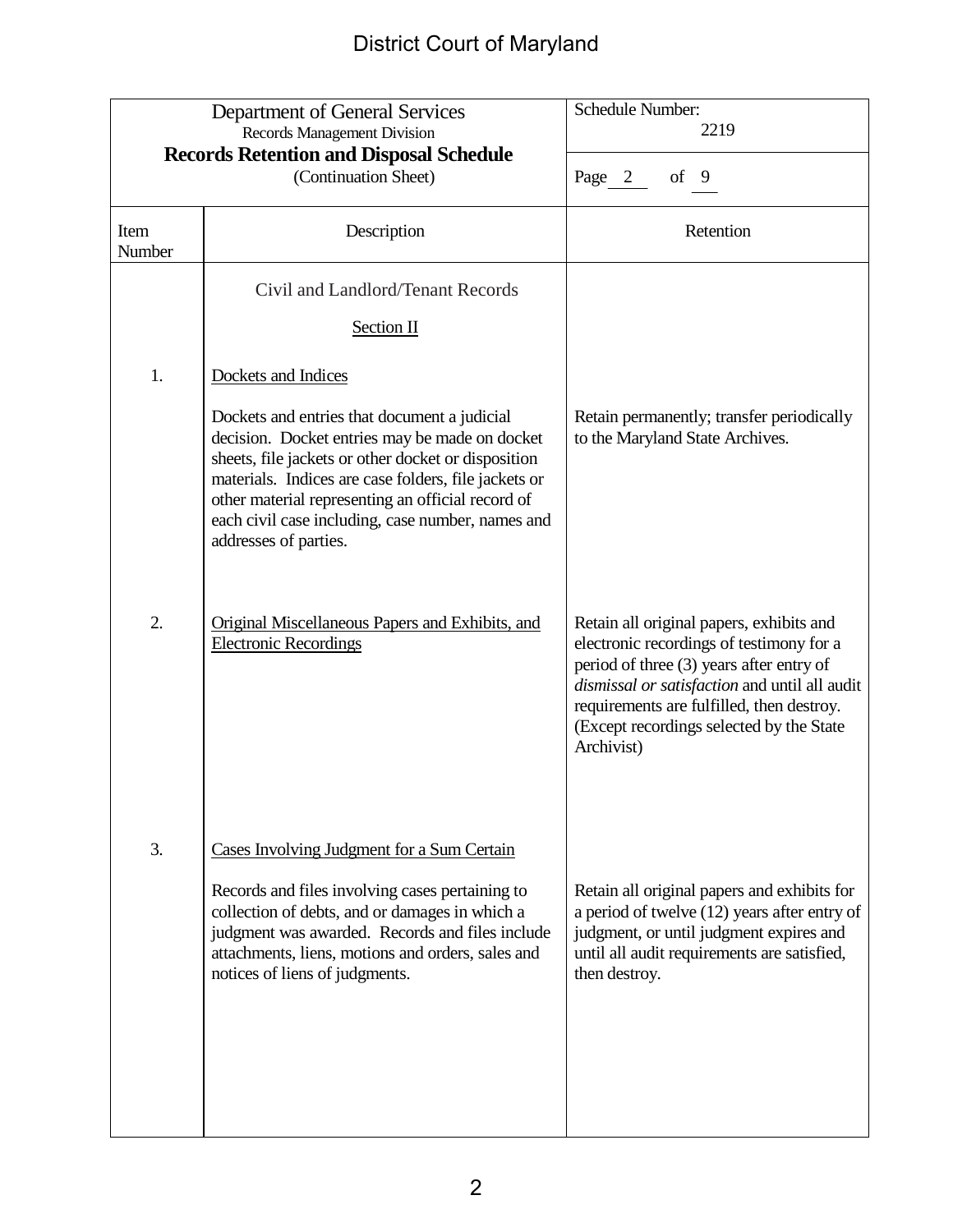| Department of General Services<br><b>Records Management Division</b><br><b>Records Retention and Disposal Schedule</b><br>(Continuation Sheet) |                                                                                                                                                                                                                                                                                                                                 | Schedule Number:<br>2219                                                                                                                                                                                                                          |
|------------------------------------------------------------------------------------------------------------------------------------------------|---------------------------------------------------------------------------------------------------------------------------------------------------------------------------------------------------------------------------------------------------------------------------------------------------------------------------------|---------------------------------------------------------------------------------------------------------------------------------------------------------------------------------------------------------------------------------------------------|
|                                                                                                                                                |                                                                                                                                                                                                                                                                                                                                 | Page 3 of 9                                                                                                                                                                                                                                       |
| Agency:                                                                                                                                        | District Court of Maryland                                                                                                                                                                                                                                                                                                      | Division/ Unit:<br>Headquarters                                                                                                                                                                                                                   |
| <b>Item Number</b>                                                                                                                             | Description                                                                                                                                                                                                                                                                                                                     | Retention                                                                                                                                                                                                                                         |
|                                                                                                                                                | <b>Emergency Evaluation, Domestic Violence</b><br>and Peace Order Records                                                                                                                                                                                                                                                       |                                                                                                                                                                                                                                                   |
|                                                                                                                                                | Section III                                                                                                                                                                                                                                                                                                                     |                                                                                                                                                                                                                                                   |
| 1.                                                                                                                                             | Docket and Indices.                                                                                                                                                                                                                                                                                                             |                                                                                                                                                                                                                                                   |
|                                                                                                                                                | Dockets and entries that document a<br>judicial decision. Docket entries may be<br>made on docket sheets, file jackets or<br>other docket or disposition materials.<br>Indices are case folders or file jackets<br>that represent an official record of each<br>case including, case number, names and<br>addresses of parties. | Retain Permanently; transfer<br>periodically to the Maryland<br><b>State Archives.</b>                                                                                                                                                            |
| 2.                                                                                                                                             | <b>Original Miscellaneous Papers and</b><br>Exhibits.                                                                                                                                                                                                                                                                           | Retain all original papers and<br>exhibits for a period of twelve<br>$(12)$ years after entry of<br>judgment and until all audit<br>requirements are satisfied, then<br>destroy.                                                                  |
| 3.                                                                                                                                             | Electronic Recordings.                                                                                                                                                                                                                                                                                                          | Retain electronic recordings of<br>testimony for a period of three<br>(3) years after entry of<br>disposition and until all audit<br>requirements have been<br>fulfilled, then destroy (except<br>recordings selected by the<br>State Archivist). |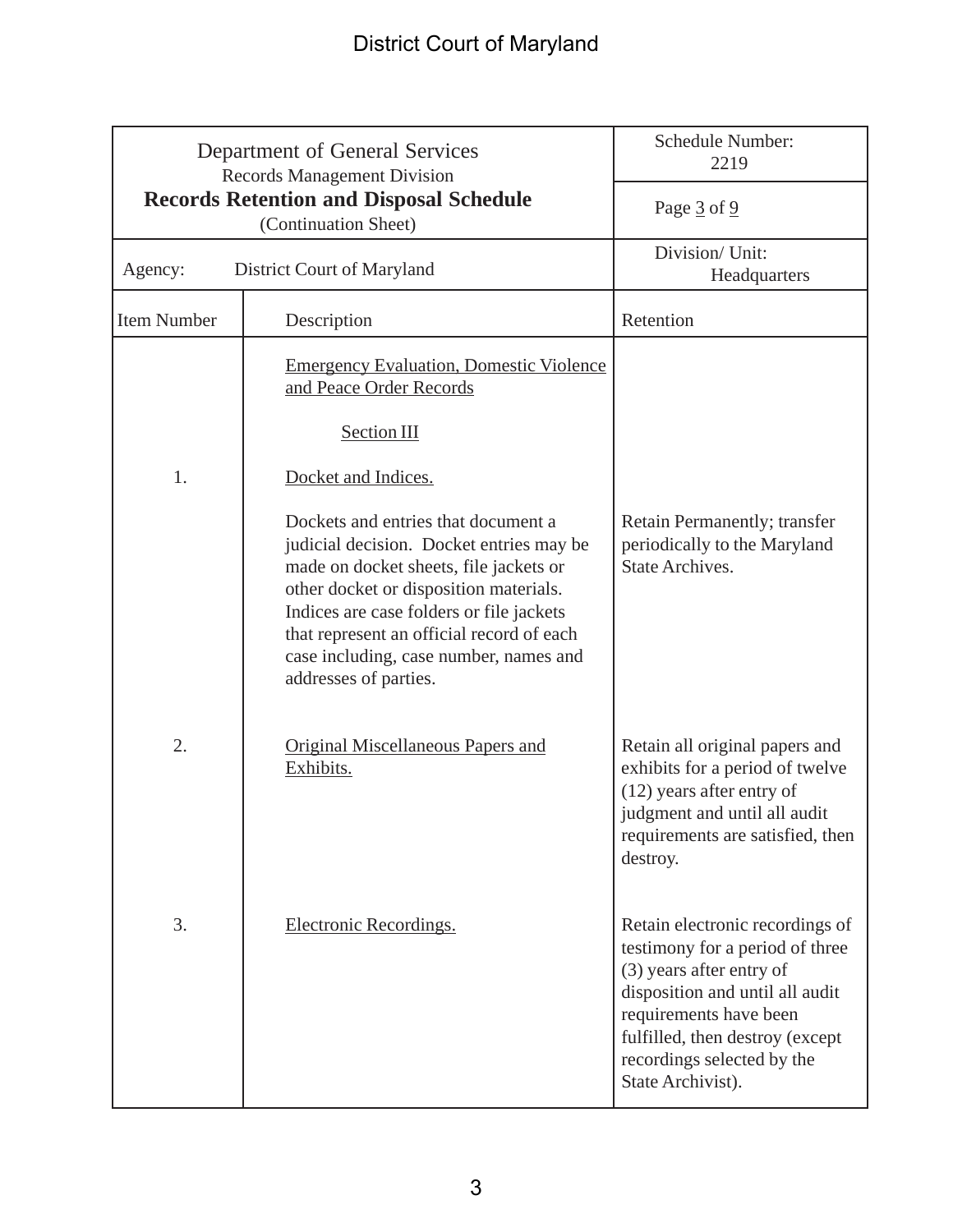| Department of General Services     |                                                                                                                                                                                                                                                                                                                                                                                                                      | Schedule Number:                                                                                                                                                                                                                                                              |
|------------------------------------|----------------------------------------------------------------------------------------------------------------------------------------------------------------------------------------------------------------------------------------------------------------------------------------------------------------------------------------------------------------------------------------------------------------------|-------------------------------------------------------------------------------------------------------------------------------------------------------------------------------------------------------------------------------------------------------------------------------|
| <b>Records Management Division</b> |                                                                                                                                                                                                                                                                                                                                                                                                                      | 2219                                                                                                                                                                                                                                                                          |
|                                    | <b>Records Retention and Disposal Schedule</b><br>(Continuation Sheet)                                                                                                                                                                                                                                                                                                                                               | Page $\frac{4}{5}$ of $\frac{9}{5}$                                                                                                                                                                                                                                           |
| Item<br>Number                     | Description                                                                                                                                                                                                                                                                                                                                                                                                          | Retention                                                                                                                                                                                                                                                                     |
|                                    | Criminal, Natural Resource, Traffic, Parking,<br>Civil/Municipal Citations and Red Light Camera<br>Records                                                                                                                                                                                                                                                                                                           |                                                                                                                                                                                                                                                                               |
|                                    | Section IV                                                                                                                                                                                                                                                                                                                                                                                                           |                                                                                                                                                                                                                                                                               |
| 1.                                 | Dockets and Indices                                                                                                                                                                                                                                                                                                                                                                                                  |                                                                                                                                                                                                                                                                               |
|                                    | Dockets and entries that document a judicial<br>decision on a criminal or traffic case. Docket<br>entries may be made on docket sheets, file<br>jackets or other docket or disposition materials.<br>Indices are case folders or file jackets that<br>represent an official record of each case<br>including, case number, charging information,<br>disposition information, name and addresses of<br>the defendant. | Retain permanently; transfer periodically<br>to the State Archives.                                                                                                                                                                                                           |
| 2.                                 | Criminal, Natural Resource, Traffic, Parking,<br>Civil/Municipal Citations and Red Light Camera<br>Records<br>A case which is dismissed or in which a<br>a.<br>nolle prosequi or stet is entered.                                                                                                                                                                                                                    | Retain original papers, exhibits, and<br>electronic recordings of testimony for a<br>period of three (3) years after entry of<br>disposition and until all audit<br>requirements have been fulfilled, then<br>destroy. (Except recordings selected by<br>the State Archivist) |
|                                    |                                                                                                                                                                                                                                                                                                                                                                                                                      |                                                                                                                                                                                                                                                                               |
|                                    |                                                                                                                                                                                                                                                                                                                                                                                                                      |                                                                                                                                                                                                                                                                               |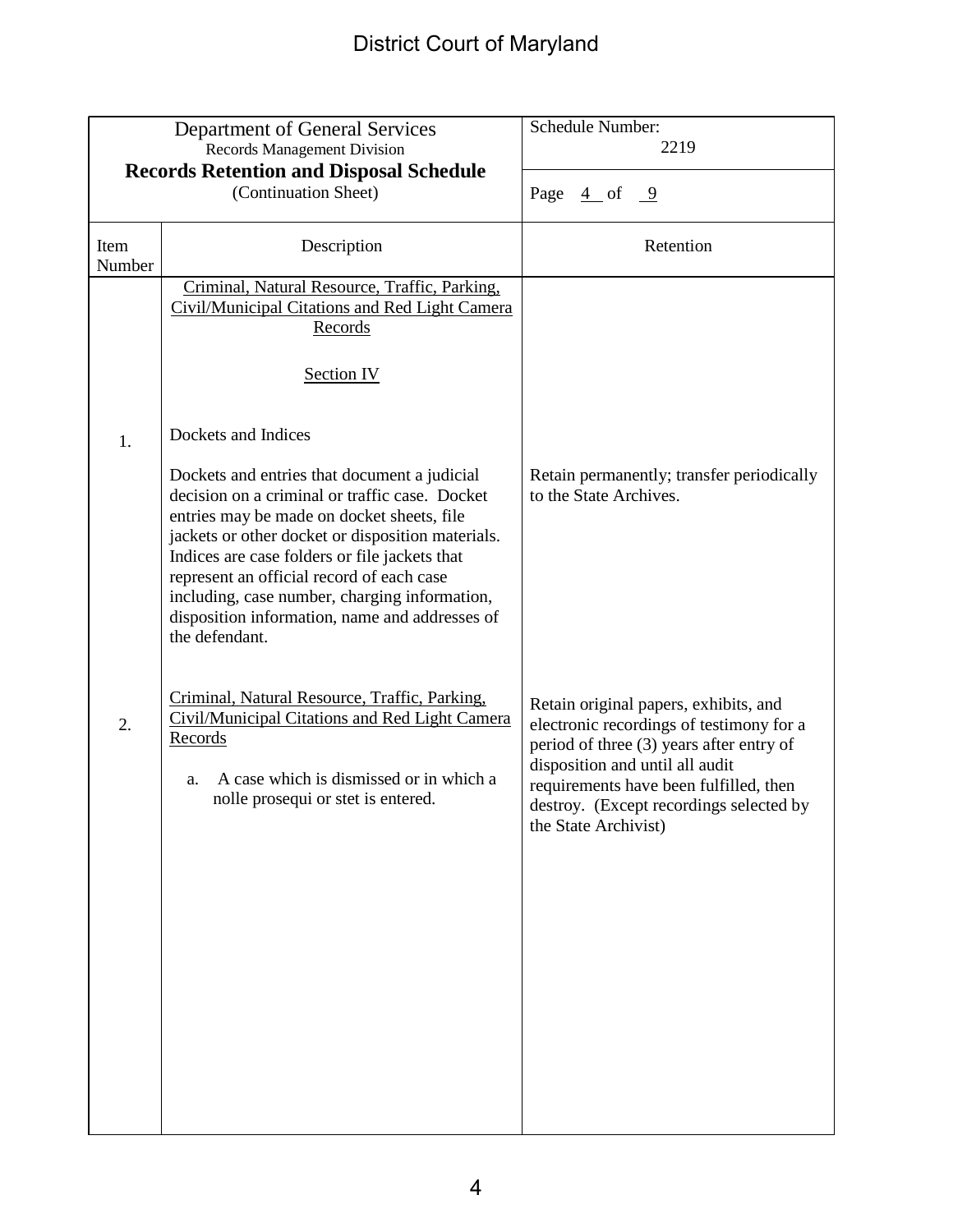| Department of General Services<br>Records Management Division |                                                                                                                                                                                                                                         | Schedule Number:<br>2219                                                                                                                                                                                                                                                                                                                                                                                                                                                                                                                                        |
|---------------------------------------------------------------|-----------------------------------------------------------------------------------------------------------------------------------------------------------------------------------------------------------------------------------------|-----------------------------------------------------------------------------------------------------------------------------------------------------------------------------------------------------------------------------------------------------------------------------------------------------------------------------------------------------------------------------------------------------------------------------------------------------------------------------------------------------------------------------------------------------------------|
|                                                               | <b>Records Retention and Disposal Schedule</b><br>(Continuation Sheet)                                                                                                                                                                  | Page 5 of<br>9                                                                                                                                                                                                                                                                                                                                                                                                                                                                                                                                                  |
| Item<br>Number                                                | Description                                                                                                                                                                                                                             | Retention                                                                                                                                                                                                                                                                                                                                                                                                                                                                                                                                                       |
|                                                               | Criminal, Natural Resources, Traffic, Parking, Civil/Municipal<br>Citation and Red Light Camera Records, (Continued)                                                                                                                    |                                                                                                                                                                                                                                                                                                                                                                                                                                                                                                                                                                 |
|                                                               | <b>Section IV</b>                                                                                                                                                                                                                       |                                                                                                                                                                                                                                                                                                                                                                                                                                                                                                                                                                 |
| 2.                                                            | A case in which a disposition is entered or<br>b.<br>probation before judgment is granted.                                                                                                                                              | Retain all original papers,<br>exhibits and electronic recordings<br>of testimony for a period of three<br>(3) years after entry of<br>disposition and until all audit<br>requirements have been fulfilled.<br>(Except recordings selected by<br>the State Archivist)<br>If within that three-year period<br>the defendant fails to comply<br>with the order of court, the clerk<br>shall continue to retain the<br>original papers and exhibits in<br>the file until the failure is cured<br>or an arrest warrant issued as a<br>result is invalidated by law. |
|                                                               | A criminal case for a misdemeanor in which an<br>c.<br>arrest warrant was issued on a charging document<br>or as the result of a defendant's failure to<br>to appear for trial, remains unserved for three (3)<br>years after issuance. | Retain all the original papers and<br>exhibits in the file until the<br>invalidation and destruction of<br>the warrant is authorized by the<br>Chief Judge of the District Court,<br>and then destroy.                                                                                                                                                                                                                                                                                                                                                          |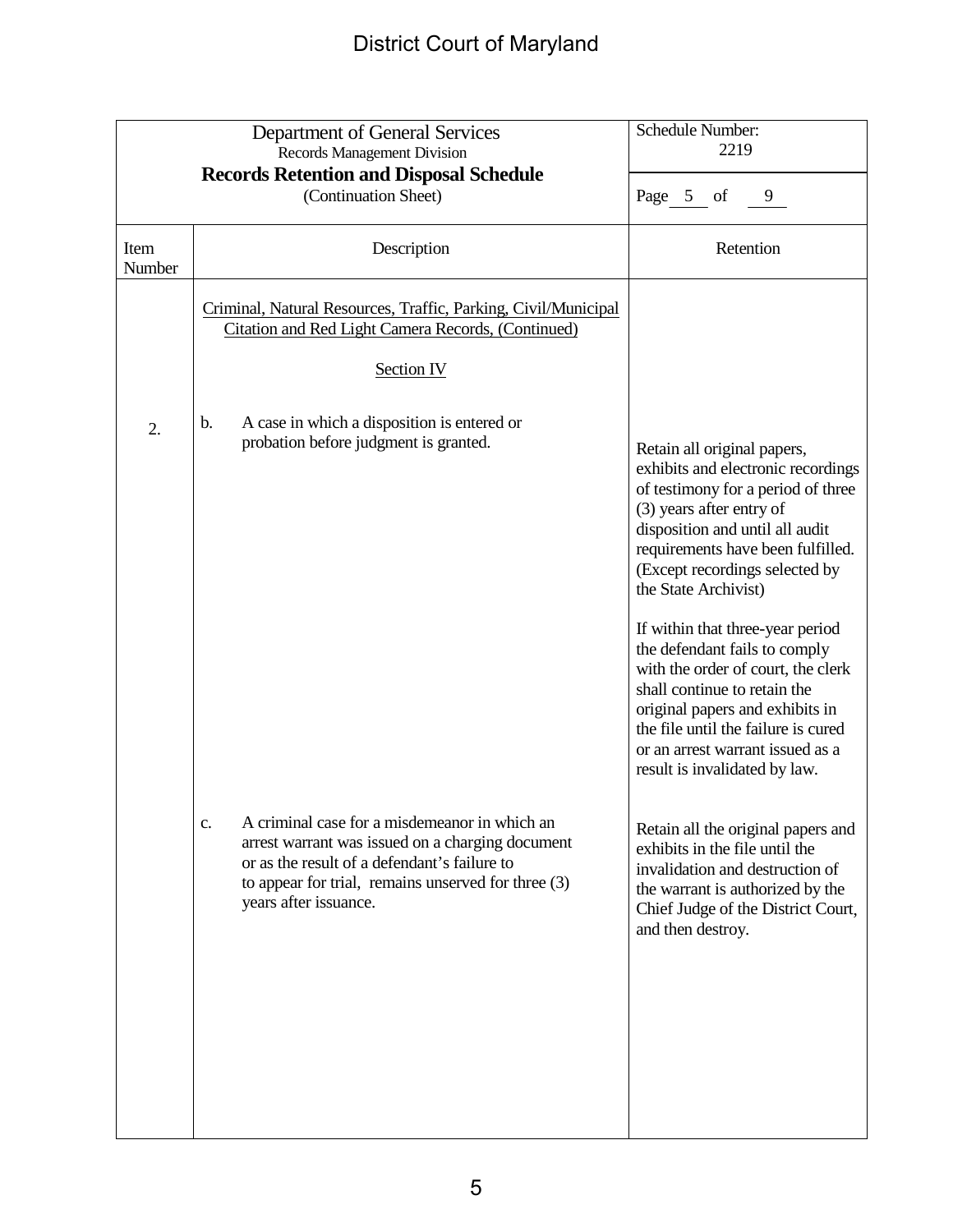| Department of General Services<br><b>Records Management Division</b> |                                                                                                                       | Schedule Number:<br>2219                                                                                                                                                                                                                                                                |
|----------------------------------------------------------------------|-----------------------------------------------------------------------------------------------------------------------|-----------------------------------------------------------------------------------------------------------------------------------------------------------------------------------------------------------------------------------------------------------------------------------------|
| <b>Records Retention and Disposal Schedule</b>                       |                                                                                                                       |                                                                                                                                                                                                                                                                                         |
|                                                                      | (Continuation Sheet)                                                                                                  | Page 6<br>9<br>of                                                                                                                                                                                                                                                                       |
| Item<br>Number                                                       | Description                                                                                                           | Retention                                                                                                                                                                                                                                                                               |
|                                                                      | Criminal, Natural Resource, Traffic, Parking,<br>Civil/Municipal Citation and Red Light Camera<br>Records (Continued) |                                                                                                                                                                                                                                                                                         |
|                                                                      | <b>Section IV</b>                                                                                                     |                                                                                                                                                                                                                                                                                         |
| 2.                                                                   | d. Expunged case files and miscellaneous papers.                                                                      | Retain permanent records and indices<br>for three (3) years, and then destroy.<br>Such destruction shall be promptly<br>reported to the Records Management<br>Division of the Hall of Records<br>Commission.                                                                            |
|                                                                      | e. Expunged case files and miscellaneous papers<br>in multiple defendant cases.                                       | Retain expunged records and indices<br>until the prison terms, if any, of all co-<br>defendants convicted in the case have<br>been served, and then destroy. Such<br>destruction shall promptly be reported<br>to the Records Management Division<br>of the Hall of Records Commission. |
|                                                                      | f. Fugitive case files and miscellaneous papers.                                                                      | Retain all original papers, exhibits and<br>electronic recordings of testimony for<br>a period of three (3) years after entry<br>of disposition and until all audit<br>requirements have been fulfilled, then<br>destroy. (Except recordings selected<br>by the State Archivist)        |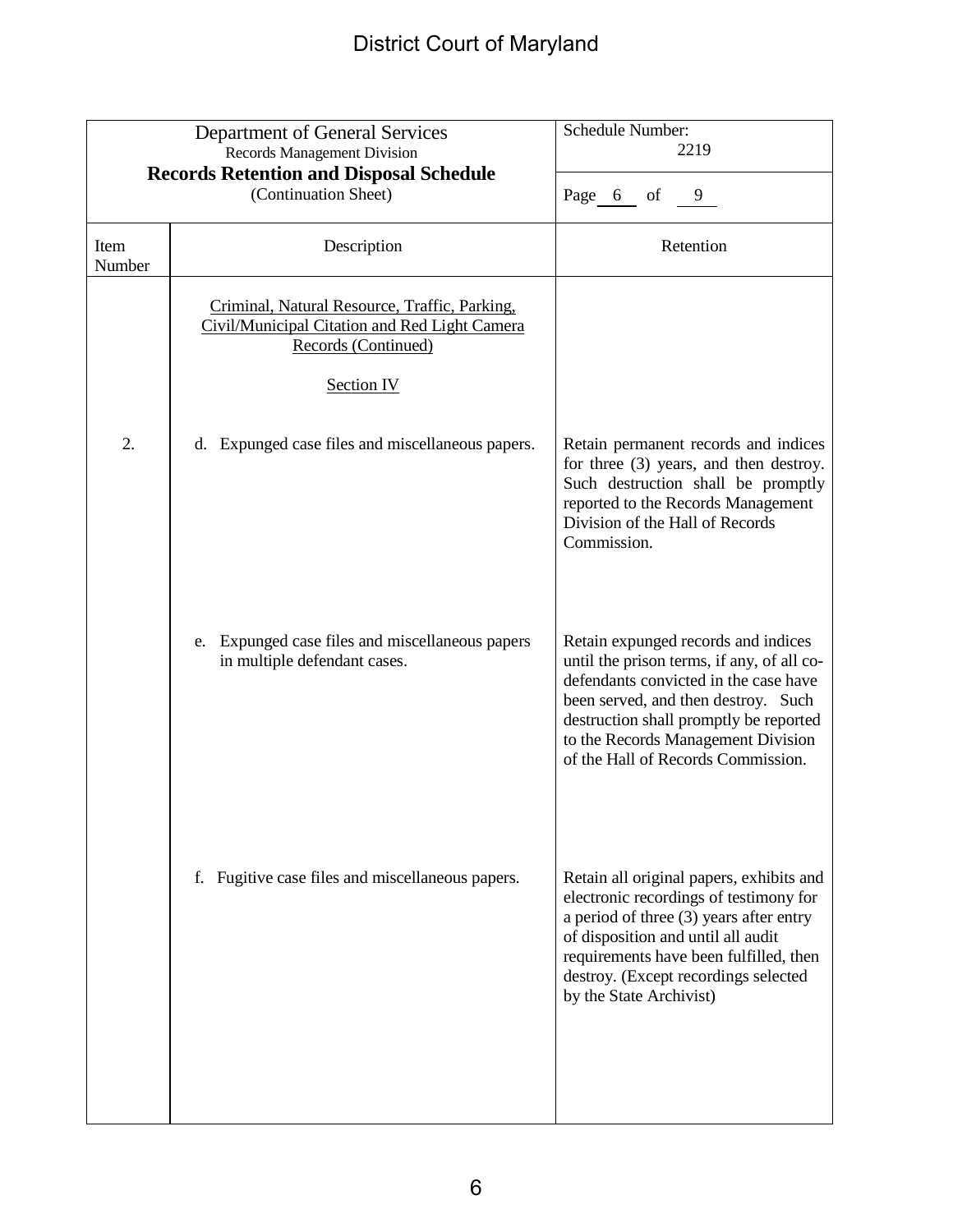| Department of General Services                 |                                                                                                                                                                                                                                                                                                                                                                                                                                                                                                                                                                                                                                     | Schedule Number:                                                                                    |
|------------------------------------------------|-------------------------------------------------------------------------------------------------------------------------------------------------------------------------------------------------------------------------------------------------------------------------------------------------------------------------------------------------------------------------------------------------------------------------------------------------------------------------------------------------------------------------------------------------------------------------------------------------------------------------------------|-----------------------------------------------------------------------------------------------------|
| Records Management Division                    |                                                                                                                                                                                                                                                                                                                                                                                                                                                                                                                                                                                                                                     | 2219                                                                                                |
| <b>Records Retention and Disposal Schedule</b> |                                                                                                                                                                                                                                                                                                                                                                                                                                                                                                                                                                                                                                     |                                                                                                     |
|                                                | (Continuation Sheet)                                                                                                                                                                                                                                                                                                                                                                                                                                                                                                                                                                                                                | Page 7<br>of $9$                                                                                    |
| Item<br>Number                                 | Description                                                                                                                                                                                                                                                                                                                                                                                                                                                                                                                                                                                                                         | Retention                                                                                           |
|                                                |                                                                                                                                                                                                                                                                                                                                                                                                                                                                                                                                                                                                                                     |                                                                                                     |
|                                                | <b>Fiscal Records</b>                                                                                                                                                                                                                                                                                                                                                                                                                                                                                                                                                                                                               |                                                                                                     |
|                                                | Section V                                                                                                                                                                                                                                                                                                                                                                                                                                                                                                                                                                                                                           |                                                                                                     |
| 1.                                             | Accounting                                                                                                                                                                                                                                                                                                                                                                                                                                                                                                                                                                                                                          |                                                                                                     |
|                                                | a. Audit Reports, General Ledger books of<br>Account.                                                                                                                                                                                                                                                                                                                                                                                                                                                                                                                                                                               | Retain permanently, transfer<br>periodically to the State Archives.                                 |
|                                                | b. Records documenting bonds posted in court<br>cases including names, dates, sureties, and<br>amounts of the bonds. All records pertaining<br>to bonds forfeited.                                                                                                                                                                                                                                                                                                                                                                                                                                                                  | Retain for ten (10) years and until all<br>audit requirements have been fulfilled,<br>then destroy. |
|                                                | Miscellaneous:<br>c.                                                                                                                                                                                                                                                                                                                                                                                                                                                                                                                                                                                                                |                                                                                                     |
|                                                | Bank Books, Statements and Deposit Receipts.<br>Reports pertaining to Budgets and Worksheets,<br>Cancelled Checks, Check Copies and Stubs,<br>Receipt and Disbursement Journals, Daily and<br>Monthly Time Sheets, Delivery Order and<br>Receipt, Expense Accounts, Forms and<br>Statements (Local, State and Federal), Gas<br>withdrawal Tickets and Mileage Reports,<br>Juvenile Support and Account Books, Paid<br>Bills and Invoices, Periodic Financial Reports<br>to Local and State agencies, Receipt Copies<br>and Stubs, Reconciliation and Trial Balance<br>Sheets, Requisitions and Purchase Orders,<br>Withholding Tax. | Retain for three (3) years and until all<br>audit requirements have been fulfilled,<br>then destroy |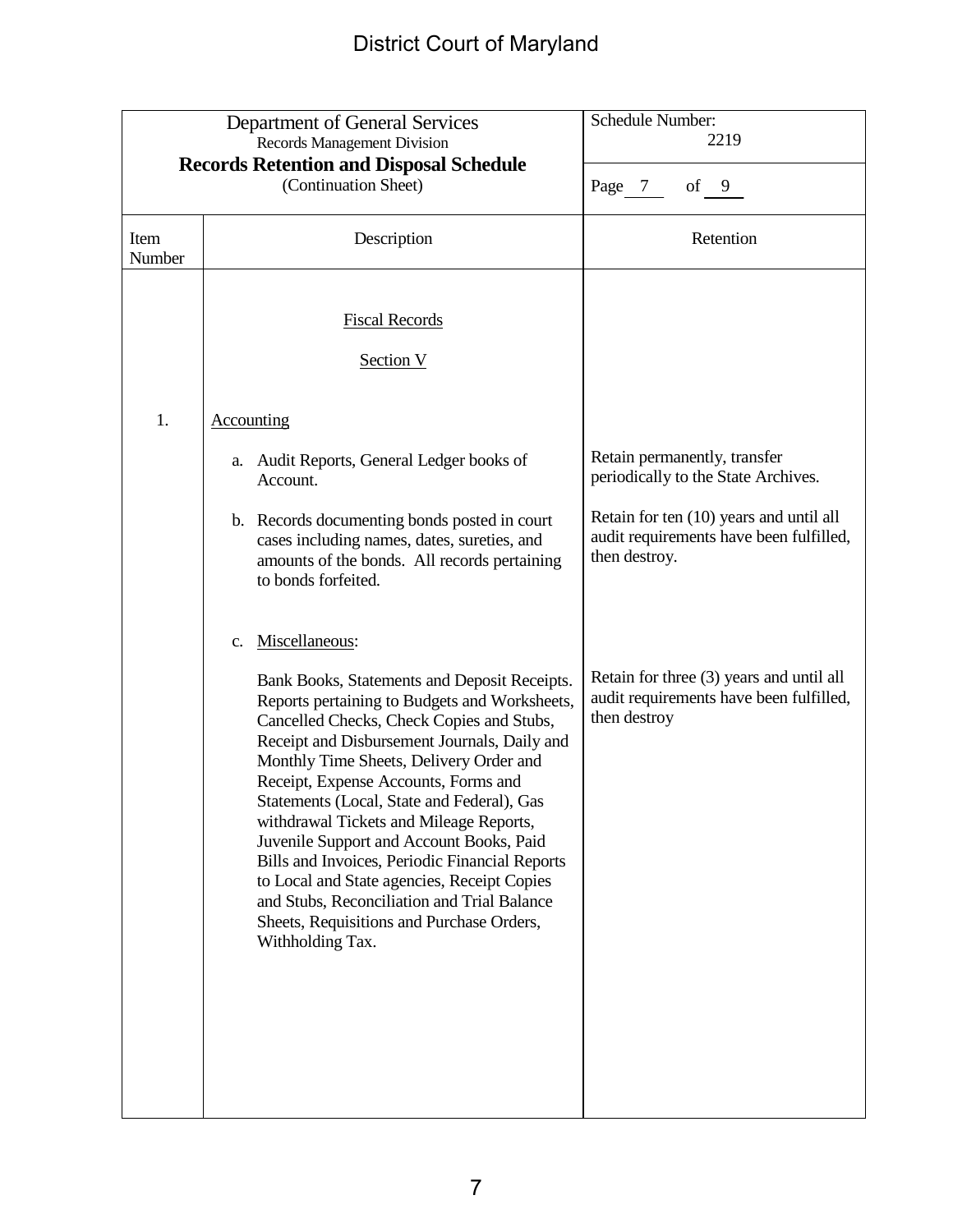| Department of General Services<br>Records Management Division |                                                                                                                                                                                                                                                                                                       | Schedule Number:<br>2219                                                                             |
|---------------------------------------------------------------|-------------------------------------------------------------------------------------------------------------------------------------------------------------------------------------------------------------------------------------------------------------------------------------------------------|------------------------------------------------------------------------------------------------------|
|                                                               | <b>Records Retention and Disposal Schedule</b><br>(Continuation Sheet)                                                                                                                                                                                                                                | Page $8$ of $9$                                                                                      |
| Agency:<br>District Court of Maryland                         |                                                                                                                                                                                                                                                                                                       | Division/Unit:<br>Headquarters                                                                       |
| Item<br>Number                                                | Description                                                                                                                                                                                                                                                                                           | Retention                                                                                            |
|                                                               | Fiscal Records, (Continued)                                                                                                                                                                                                                                                                           |                                                                                                      |
|                                                               | Section V                                                                                                                                                                                                                                                                                             |                                                                                                      |
| 1.                                                            | <b>Payroll Records</b><br>a.<br>Employee Roster Card Files, Payroll and<br>Check Registers, Payroll Exception Time<br>Reports, Payroll Transmittals, and other<br>miscellaneous payroll records.                                                                                                      | Retain for three (3) years and<br>until audit requirements have<br>been fulfilled, then destroy.     |
| 2.                                                            | <b>Budget and Fiscal Planning</b>                                                                                                                                                                                                                                                                     |                                                                                                      |
|                                                               | Reports pertaining to Budget Estimates, Budget<br>Schedule, Amendments, Physical Inventories,<br>Reports of Fixed Assets, Reports of Materials and<br>Supplies, Requests for Position Action.                                                                                                         | Retain for three (3) years and until<br>all audit requirements have been<br>fulfilled, then destroy. |
| 3.                                                            | Purchasing                                                                                                                                                                                                                                                                                            |                                                                                                      |
|                                                               | Actual Emergency and Repair Reports, Copies of<br>Contract Award, Credit Memoranda, Notices of<br>Award of Contract, Out of Schedule Requisitions for<br>Supplies, Purchase Orders, Reports of Special<br>Delivery, Requisitions for Supplies, Agency<br>Interoffice Requisition, Stores Requisition. | Retain for three (3) years and until<br>all audit requirements have been<br>fulfilled, then destroy. |
|                                                               |                                                                                                                                                                                                                                                                                                       |                                                                                                      |